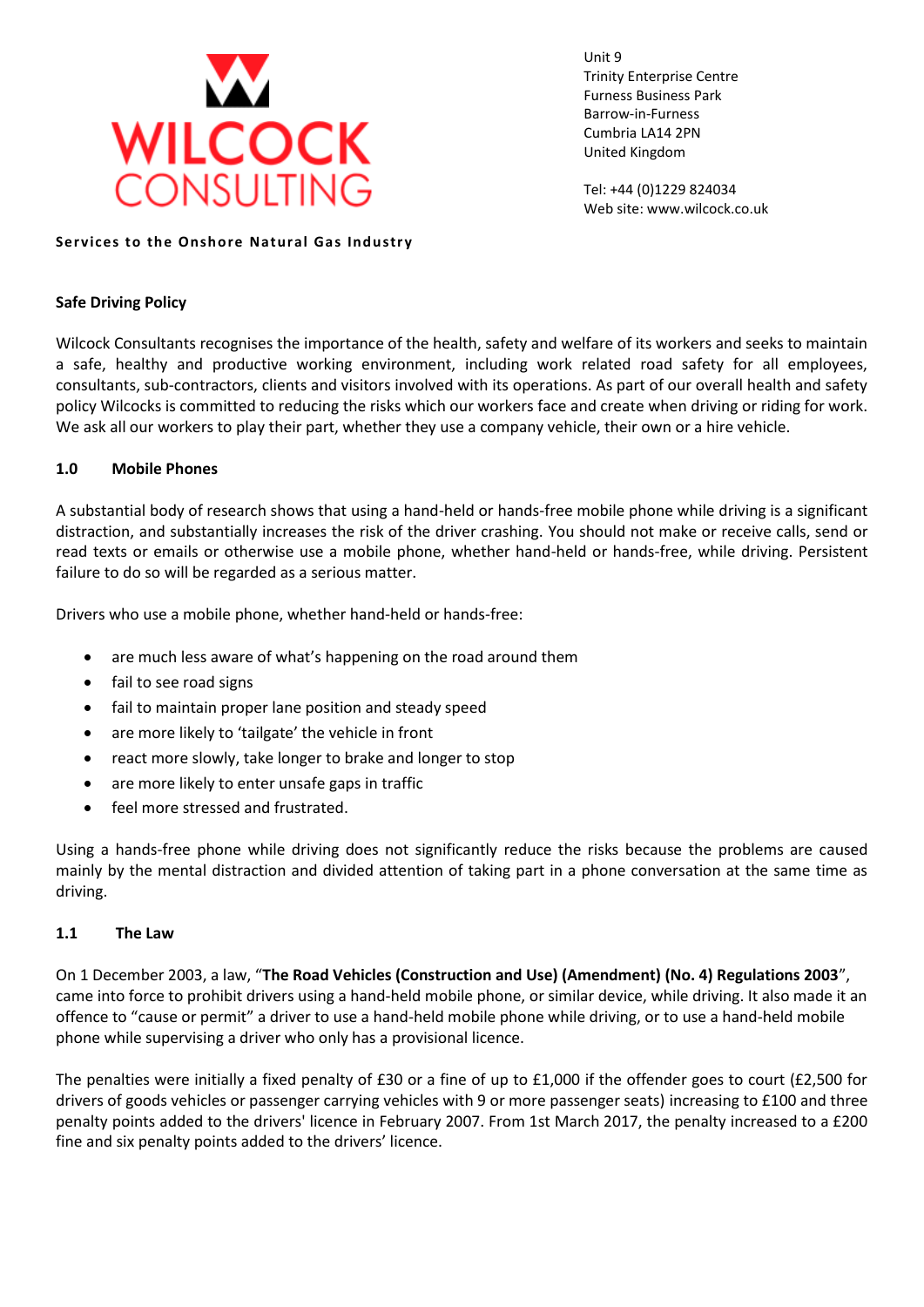# **1.2 The definition of a hand-held mobile phone**

The Regulation includes any "device, other than a two-way radio, which performs an interactive communication function by transmitting and receiving data". It states that a "mobile telephone or other device is to be treated as hand-held if it is, or must be, held at some point during the course of making or receiving a call or performing any other interactive communication function". "interactive communication function" includes:

(i) sending or receiving oral or written messages;

- (ii) sending or receiving facsimile documents;
- (iii) sending or receiving still or moving images; and
- (iv) providing access to the internet

There are two exemptions:

- 2- way "press to talk" radios, such as used by the emergency services and taxi drivers
- Using a hand-held phone for a genuine emergency call to 999 or 112 if it would be unsafe for the driver to stop.

# **1.3 The Definition of Driving**

Under existing law a person may be regarded as "driving" a vehicle while the engine is running and the vehicle is stationary. The offence applies to all motor vehicles, including motorcycles.

# **1.4 Hands-Free Mobile Phones**

This law does not ban the use of hands-free mobile phones. However drivers should note that the existing law requiring drivers to be in proper control of their vehicle, or careless or dangerous driving laws can be applied to driving while using a hands-free phone, if the police believe the nature of the driving warrants it.

Workers who drive for work must:

- never use a hand-held or hands-free phone while driving
- plan journeys so they include rest stops when messages can be checked and calls returned
- ensure their phone is switched off and can take messages while they are driving, or allow a passenger to use the phone
- co-operate with monitoring, reporting and investigation procedures

# **2.0 Driver Distraction**

A driver is distracted when they pay attention to a second activity while driving. People cannot always safely multitask in this way, especially if the second activity is time consuming or complex.

The second activity puts extra demands on the driver, which may reduce his or her driving standard. For example, it may cause the driver to become less observant or to make worse decisions about how to control the vehicle safely. This lower standard of driving means that a driver is more likely to fail to anticipate hazards, and means accidents can occur due to the distraction.

In theory, there are as many potential causes of distraction as there are things to which drivers could pay attention. In reality, however, drivers tend to prioritise information so that they pay the most attention to information or activities needed for driving.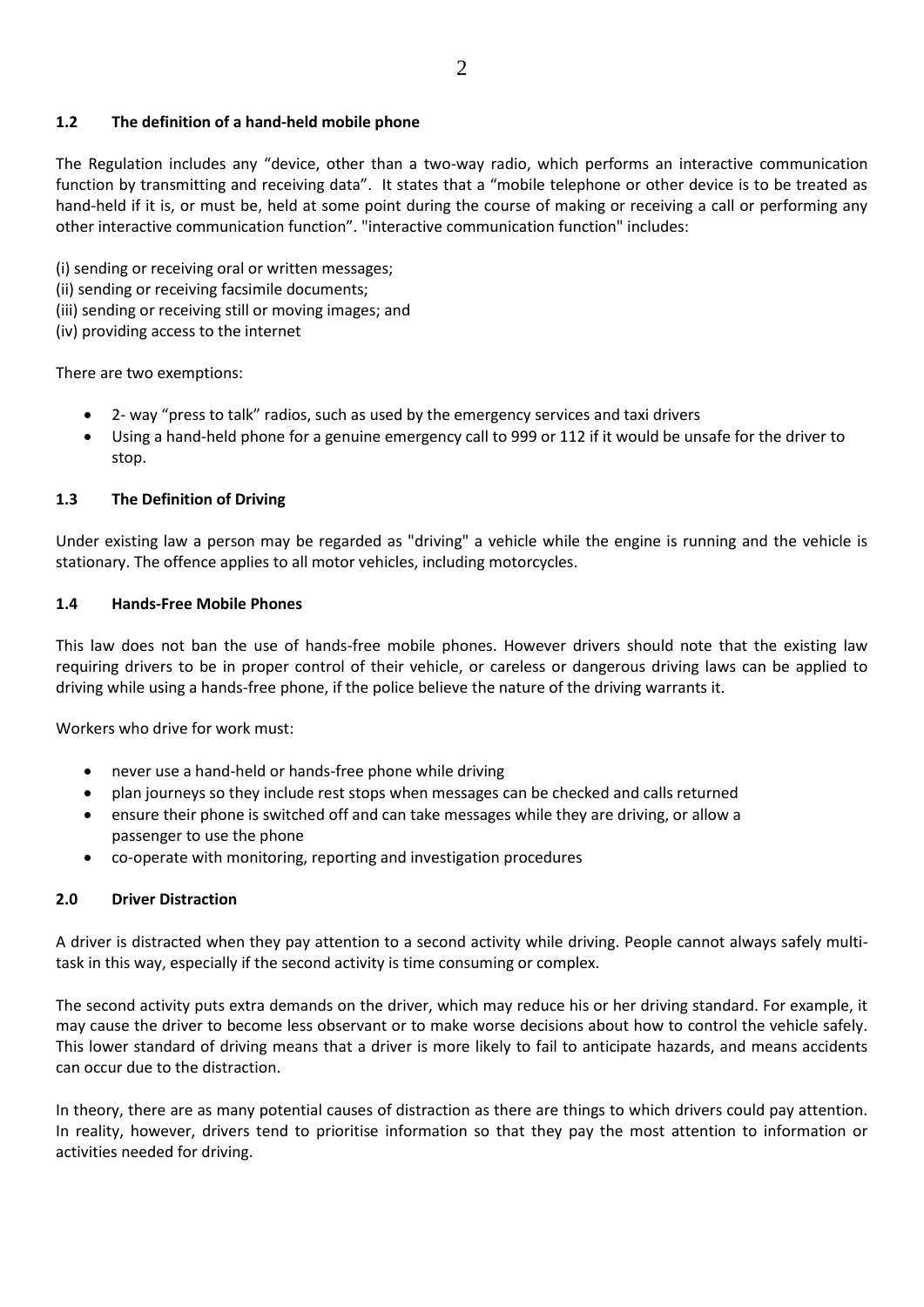Distraction can be either driver initiated (where the driver starts carrying out a distracting activity) or non-driver initiated (the unpredictable actions of something or someone else).

Objects, events, or activities both inside and outside the vehicle can cause distraction. In-vehicle distractions can be caused by technology, or by other sources inside the vehicle such as passengers. External distractions may be when a driver concentrates on unimportant events or objects, or when another person does something unusual.

# **2.1 Potential Distractions**

- Talking on a mobile phone / answering a mobile phone / dialling on a mobile phone
- Preparing to eat or drink
- Eating / drinking / spilling
- Manipulating music / audio controls
- **Smoking**
- Reading or writing
- **Grooming**
- Baby distracting / child distracting / adult distracting
- **Conversing**
- Reaching / leaning etc
- Manipulating vehicle controls
- External Distraction

# **2.2 Effects of Distraction**

Distracted drivers underestimate the effects that distraction has on them, and do not perceive their reduced awareness or their ability to spot hazards. This may be because they are still looking at the road straight ahead and are not gathering the whole picture of the road around the vehicle.

Drivers who are distracted also have difficulty controlling their speed and their distance from the vehicle in front, and their lane position can vary drastically.

The more complex or involved a driver becomes with a distraction, the more detrimental the distraction is on their ability to make observations and control the vehicle safely.

# **2.3 The Law**

There are general laws that require drivers to be attentive and not engage in distracting activities. Distracted drivers could be charged with a range of offences, Dangerous Driving, Careless and Inconsiderate Driving, Failure to Be In Proper Control of the Vehicle, or Driving Without Due Care and Attention depending on how badly the distraction affected their driving.

# **2.4 Dealing with Distraction**

Distraction is a difficult risk to manage. On the one hand, some level of distraction is unavoidable, but drivers can take some simple steps to avoid becoming distracted.

If you need to do something distracting, find a safe place to pull over. You can prevent yourself from doing distracting things behind the wheel by finding a safe place to pull over first. By planning so that you are not trying to drive and do other tasks at the same time, you can reduce the likelihood of becoming distracted in the vehicle.